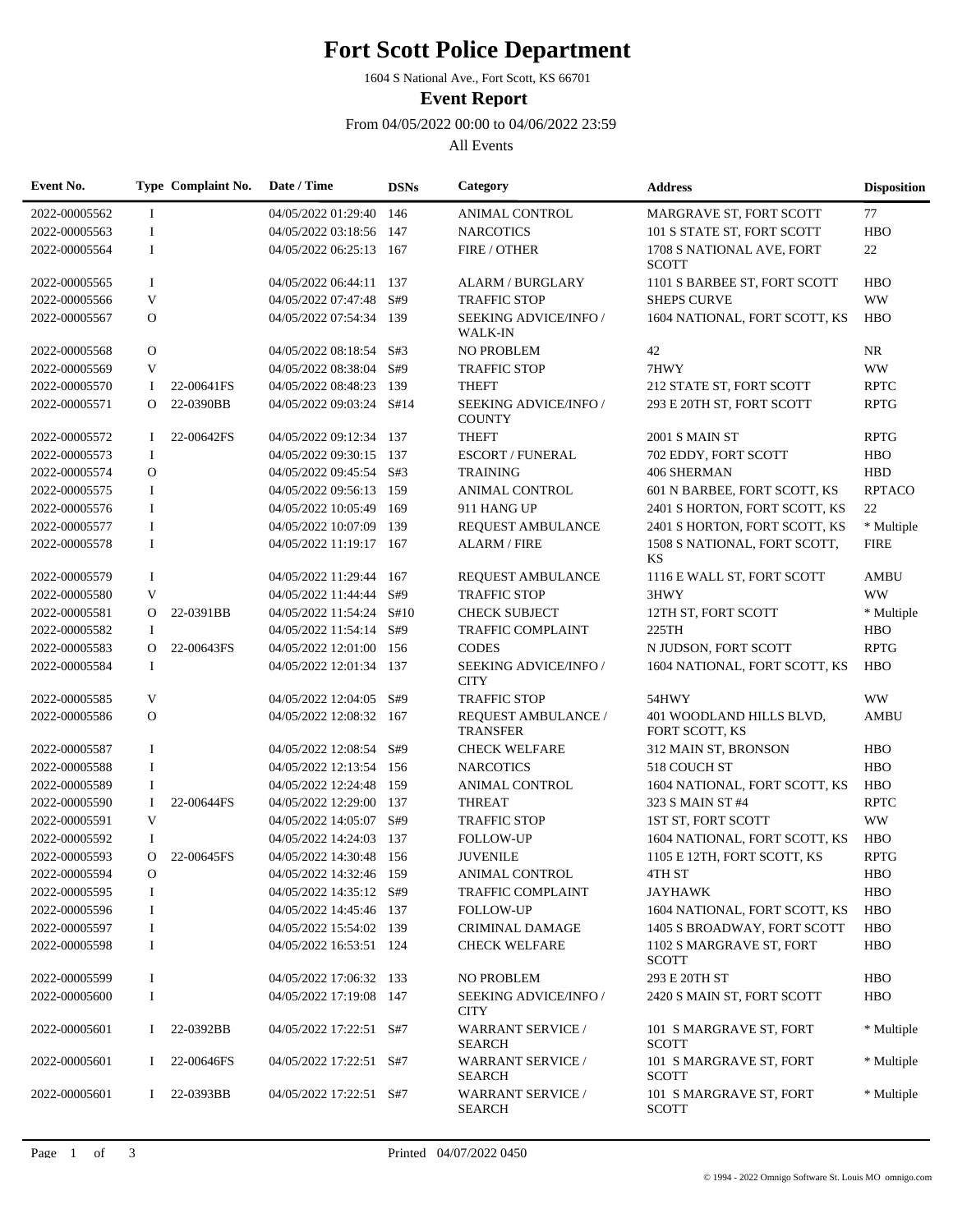## **Fort Scott Police Department**

1604 S National Ave., Fort Scott, KS 66701

**Event Report**

From 04/05/2022 00:00 to 04/06/2022 23:59

All Events

| Event No.     |              | Type Complaint No. | Date / Time              | <b>DSNs</b> | Category                                           | <b>Address</b>                             | <b>Disposition</b> |
|---------------|--------------|--------------------|--------------------------|-------------|----------------------------------------------------|--------------------------------------------|--------------------|
| 2022-00005601 | $\mathbf{I}$ | 22-0394BB          | 04/05/2022 17:22:51 S#7  |             | <b>WARRANT SERVICE /</b><br><b>SEARCH</b>          | 101 S MARGRAVE ST, FORT<br><b>SCOTT</b>    | * Multiple         |
| 2022-00005602 | Ι.           | 22-00647FS         | 04/05/2022 17:25:01 124  |             | <b>FRAUD</b>                                       | 24 S LITTLE ST, FORT SCOTT                 | <b>RPTG</b>        |
| 2022-00005602 | $\mathbf{I}$ | 22-00648FS         | 04/05/2022 17:25:01 124  |             | <b>FRAUD</b>                                       | 24 S LITTLE ST, FORT SCOTT                 | <b>RPTG</b>        |
| 2022-00005603 | $\mathbf I$  |                    | 04/05/2022 17:39:24 S#7  |             | SEEKING ADVICE/INFO /<br><b>COUNTY</b>             | 230TH, FORT SCOTT                          | 77                 |
| 2022-00005604 | $\bf{I}$     |                    | 04/05/2022 17:43:24 S#7  |             | <b>ANIMAL CONTROL</b>                              | 2127 JAYHAWK                               | <b>HBO</b>         |
| 2022-00005605 | $\bf{I}$     |                    | 04/05/2022 17:50:00      | 124         | <b>CIVIL STANDBY</b>                               | 1604 NATIONAL, FORT SCOTT, KS              | <b>HBO</b>         |
| 2022-00005606 | $\mathbf I$  |                    | 04/05/2022 18:44:04      | 124         | <b>VEHICLE UNLOCK</b>                              | 2401 S MAIN, FORT SCOTT, KS                | <b>HBO</b>         |
| 2022-00005607 | 1            | 22-0395BB          | 04/05/2022 19:43:06 S#11 |             | <b>ACCIDENT / NON-INJURY</b>                       | 3 HWY, HEPLER                              | <b>RPTG</b>        |
| 2022-00005608 | I            |                    | 04/05/2022 19:48:09      | 146         | 911 HANG UP                                        | 11 E 13TH ST, FORT SCOTT                   | 77                 |
| 2022-00005609 | $\mathbf I$  |                    | 04/05/2022 19:56:46 S#7  |             | <b>FOLLOW-UP</b>                                   | 293 E 20TH ST, FORT SCOTT                  | <b>HBO</b>         |
| 2022-00005610 | $\mathbf I$  |                    | 04/05/2022 20:22:44 161  |             | FIRE / GRASS                                       | INDIAN RD, UNIONTOWN                       | <b>FIRE</b>        |
| 2022-00005611 | $\mathbf I$  |                    | 04/05/2022 20:51:48 S#5  |             | <b>TRAFFIC COMPLAINT</b>                           | 69 HWY, FORT SCOTT                         | <b>HBO</b>         |
| 2022-00005612 | $\mathbf I$  |                    | 04/05/2022 21:18:10 161  |             | REQUEST AMBULANCE /<br><b>TRANSFER</b>             | 401 WOODLAND HILLS BLVD,<br>FORT SCOTT, KS | <b>AMBU</b>        |
| 2022-00005613 | $\mathbf I$  |                    | 04/05/2022 21:37:17 161  |             | FIRE / GRASS                                       | 2170 NATIVE RD                             | <b>FIRE</b>        |
| 2022-00005614 | $\mathbf I$  |                    | 04/05/2022 21:51:17 S#7  |             | <b>NO PROBLEM</b>                                  | 293 E 20TH ST                              | <b>HBO</b>         |
| 2022-00005615 | V            |                    | 04/05/2022 23:26:48 S#5  |             | <b>TRAFFIC STOP</b>                                | <b>FERN RD</b>                             | <b>WW</b>          |
| 2022-00005616 | $\mathbf I$  |                    | 04/05/2022 23:29:42 146  |             | <b>SUSPICIOUS ACTIVITY</b>                         | 2420 S MAIN ST, FORT SCOTT                 | 77                 |
| 2022-00005617 | V            |                    | 04/05/2022 23:39:31 S#5  |             | <b>TRAFFIC STOP</b>                                | 1000 S 69 HWY, FORT SCOTT                  | <b>WW</b>          |
| 2022-00005618 | I            |                    | 04/06/2022 00:26:59      | 124         | <b>REQUEST AMBULANCE</b>                           | 301 S JUDSON, FORT SCOTT                   | * Multiple         |
| 2022-00005619 | $\mathbf I$  |                    | 04/06/2022 03:41:45 166  |             | REQUEST AMBULANCE /<br><b>TRANSFER</b>             | 401 WOODLAND HILLS BLVD,<br>FORT SCOTT, KS | <b>AMBU</b>        |
| 2022-00005620 | 1            |                    | 04/06/2022 03:52:37 124  |             | 911 HANG UP                                        | 424 S RANSOM, FORT SCOTT                   | <b>HBO</b>         |
| 2022-00005621 | 1            |                    | 04/06/2022 06:21:42 166  |             | 911 HANG UP                                        | 1604 NATIONAL, FORT SCOTT, KS              | 22                 |
| 2022-00005622 | $\bf{I}$     |                    | 04/06/2022 07:01:21 168  |             | 911 HANG UP                                        | 1604 NATIONAL, FORT SCOTT, KS              | <b>HBD</b>         |
| 2022-00005623 | $\mathbf{O}$ |                    | 04/06/2022 07:36:38 156  |             | <b>JUVENILE</b>                                    | 1005 S MAIN, FORT SCOTT, KS                | <b>HBO</b>         |
| 2022-00005624 | $\mathbf I$  |                    | 04/06/2022 07:46:14 143  |             | SEEKING ADVICE/INFO /<br><b>CITY</b>               | 1604 NATIONAL, FORT SCOTT, KS              | <b>HBO</b>         |
| 2022-00005625 | V            |                    | 04/06/2022 07:52:54 113  |             | <b>CHECK VEHICLE</b>                               | 2500 S MAIN, FORT SCOTT, KS                | <b>HBO</b>         |
| 2022-00005626 | $\mathbf O$  |                    | 04/06/2022 08:03:08      | 153         | <b>LAKE PATROL</b>                                 | 195TH, FORT SCOTT, KS                      | <b>HBO</b>         |
| 2022-00005627 | I            |                    | 04/06/2022 08:25:41      | S#8         | SEEKING ADVICE/INFO /<br><b>COUNTY</b>             | 293 E 20TH ST, FORT SCOTT                  | <b>HBO</b>         |
| 2022-00005628 | $\Omega$     | 22-0396BB          | 04/06/2022 08:31:11      | S#15        | WARRANT SERVICE / ARREST 293 E 20TH ST, FORT SCOTT |                                            | <b>ARRC</b>        |
| 2022-00005629 | 1            |                    | 04/06/2022 09:53:25 166  |             | SEEKING ADVICE/INFO /<br><b>WALK-IN</b>            | 1604 NATIONAL, FORT SCOTT, KS              | <b>HBO</b>         |
| 2022-00005630 | $\mathbf{O}$ |                    | 04/06/2022 09:56:49      | 120         | <b>NO PROBLEM</b>                                  | 210 S NATIONAL, FORT SCOTT, KS             | NR                 |
| 2022-00005631 |              |                    | 04/06/2022 10:22:52 S#12 |             | SEEKING ADVICE/INFO /<br><b>COUNTY</b>             | 293 E 20TH ST. FORT SCOTT                  | <b>HBO</b>         |
| 2022-00005632 | V            | 22-0397BB          | 04/06/2022 10:30:22 S#8  |             | <b>TRAFFIC STOP</b>                                | 165TH, FORT SCOTT                          | <b>ARRC</b>        |
| 2022-00005633 | 1            | 22-00649FS         | 04/06/2022 10:31:34 143  |             | REQUEST AMBULANCE                                  | 902 E WALL #109, FORT SCOTT                | * Multiple         |
| 2022-00005634 | $\mathbf{O}$ | 22-00650FS         | 04/06/2022 11:15:28 143  |             | SEEKING ADVICE/INFO /<br><b>WALK-IN</b>            | 1604 NATIONAL, FORT SCOTT, KS              | <b>RPTC</b>        |
| 2022-00005635 | $\bf{I}$     |                    | 04/06/2022 11:16:58 120  |             | <b>PUBLIC ASSIST</b>                               | HOLBROOK ST, FORT SCOTT                    | <b>HBO</b>         |
| 2022-00005636 | $\mathbf{O}$ |                    | 04/06/2022 11:31:44 169  |             | REQUEST AMBULANCE /<br><b>TRANSFER</b>             | 401 WOODLAND HILLS BLVD,<br>FORT SCOTT, KS | <b>AMBU</b>        |
| 2022-00005637 | $\mathbf{O}$ |                    | 04/06/2022 11:48:15 S#12 |             | <b>CHECK SUBJECT</b>                               | 260TH, FORT SCOTT                          | <b>HBO</b>         |
| 2022-00005638 | I            |                    | 04/06/2022 13:11:55 143  |             | <b>TRAFFIC COMPLAINT</b>                           | <b>6TH ST, FORT SCOTT</b>                  | 77                 |
| 2022-00005639 | $\mathbf{O}$ | 22-0398BB          | 04/06/2022 13:27:34 S#8  |             | SEEKING ADVICE/INFO /<br><b>COUNTY</b>             | 293 E 20TH ST, FORT SCOTT                  | <b>RPTG</b>        |
| 2022-00005640 | $\mathbf I$  |                    | 04/06/2022 13:40:04 S#12 |             | <b>CHECK SUBJECT</b>                               | 2523 LOCUST RD, FORT SCOTT                 | <b>HBO</b>         |
| 2022-00005641 | $\bf{I}$     |                    | 04/06/2022 13:42:56 143  |             | SEEKING ADVICE/INFO /<br><b>CITY</b>               | 850 STATE ST, FORT SCOTT                   | <b>HBO</b>         |